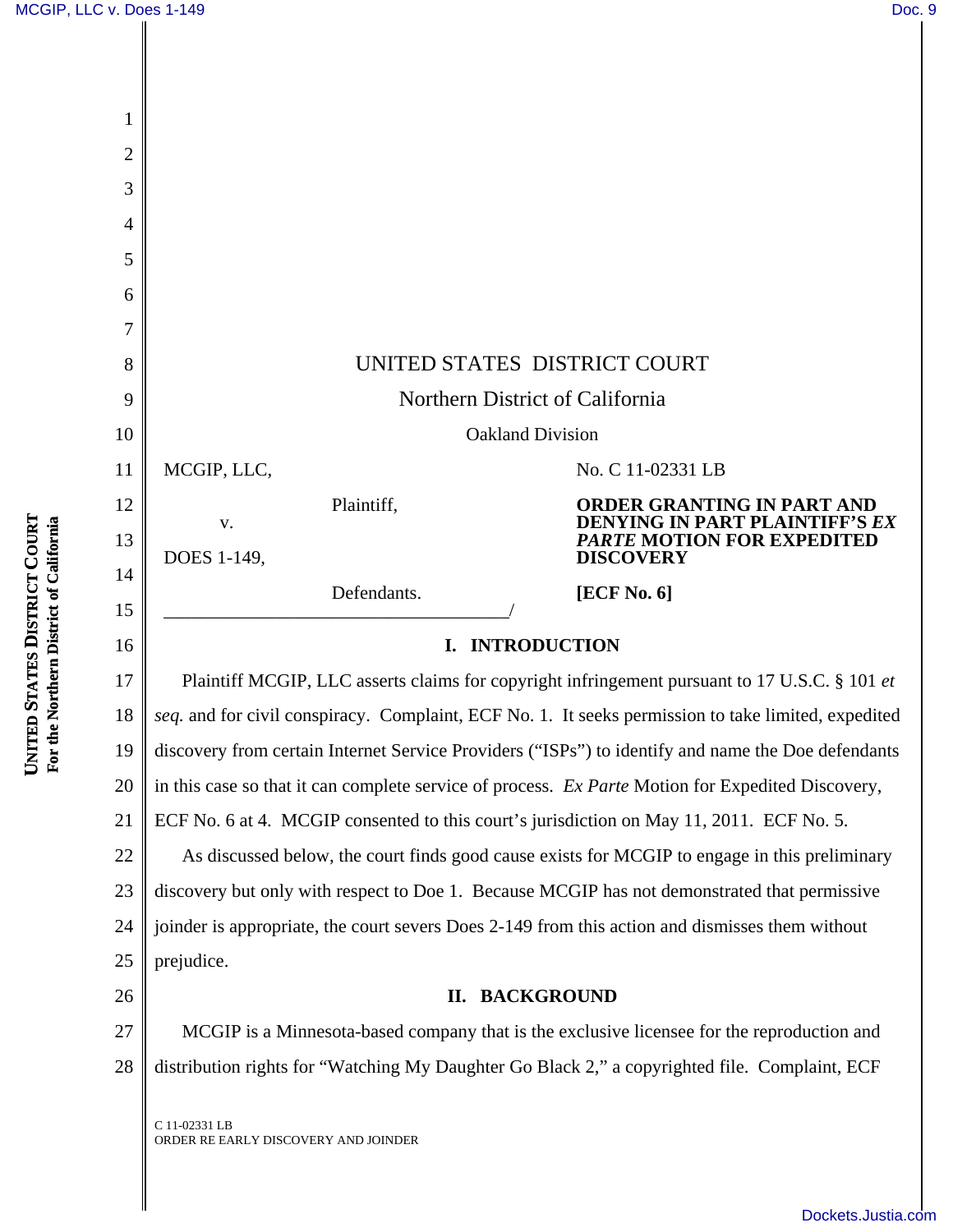17

1 2 3 4 5 6 No. 1 at 2-3, ¶ 5, 4, ¶ 6. A copyright application for this work is currently pending. *Id.* at 6, ¶ 20. According to MCGIP, the Doe defendants, without its permission, reproduced and distributed "Watching My Daughter Go Black 2" to numerous third parties through a peer-to-peer file sharing network thereby violating the Copyright Act of 1976, 17 U.S.C. § 101 *et seq.* and causing economic and reputation damages. *Id.* at 7, ¶ 23, 8, ¶ 29; *see also id.* ¶¶ 32-39 (also claiming a common-plan civil conspiracy to unlawfully reproduce and distribute the work).

7 8 9 10 11 12 13 14 15 16 Because the peer-to-peer file sharing network that the Doe defendants utilized is partially anonymous, MCGIP does not know the defendants' names and addresses and cannot complete service of process on them. Motion, ECF No. 6 at 4. It has been able to identify the Internet Protocol ("IP") address assigned to each of the Doe defendants and the date and time that each defendant allegedly infringed on MCGIP's copyrighted work. *Id.*; Complaint, ECF No. 1-2 at 2-5, Exh. A. Additionally, MCGIP identified the Internet Service Provider ("ISP") for each of the IP addresses. Motion, ECF No. 6 at 5. MCGIP therefore asks for early discovery under Federal Rule of Civil Procedure 26(d) and leave to serve Rule 45 third-party subpoenas on each ISP associated with the identified IP addresses to obtain the names and contact information of the Doe defendants to effect service of process on them. *Id.* at 14-15 and Ex. A.

## **III. DISCUSSION**

#### 18 **A. Legal Standard for Leave to Take Early Discovery**

19 20 21 22 23 24 25 26 A court may authorize early discovery before the Rule 26(f) conference for the parties' and witnesses' convenience and in the interests of justice. Fed. R. Civ. P. 26(d). Courts within the Ninth Circuit generally consider whether a plaintiff has shown "good cause" for the early discovery. *See, e.g., IO Group, Inc. v. Does 1-65*, No. C 10-4377 SC, 2010 WL 4055667, at \*2 (N.D. Cal. Oct. 15, 2010); *Semitool, Inc. v. Tokyo Electron America, Inc.*, 208 F.R.D. 273, 275-277 (N.D. Cal. 2002); *Texas Guaranteed Student Loan Corp. v. Dhindsa*, No. C 10-0035, 2010 WL 2353520, at \* 2 (E.D. Cal. June 9, 2010); *Yokohama Tire Crop. v. Dealers Tire Supply, Inc.*, 202 F.R.D. 612, 613-14 (D. Ariz. 2001) (collecting cases and standards).

27 28 When the identities of defendants are not known before a complaint is filed, a plaintiff "should be given an opportunity through discovery to identify the unknown defendants, unless it is clear that

C 11-02331 LB ORDER RE EARLY DISCOVERY AND JOINDER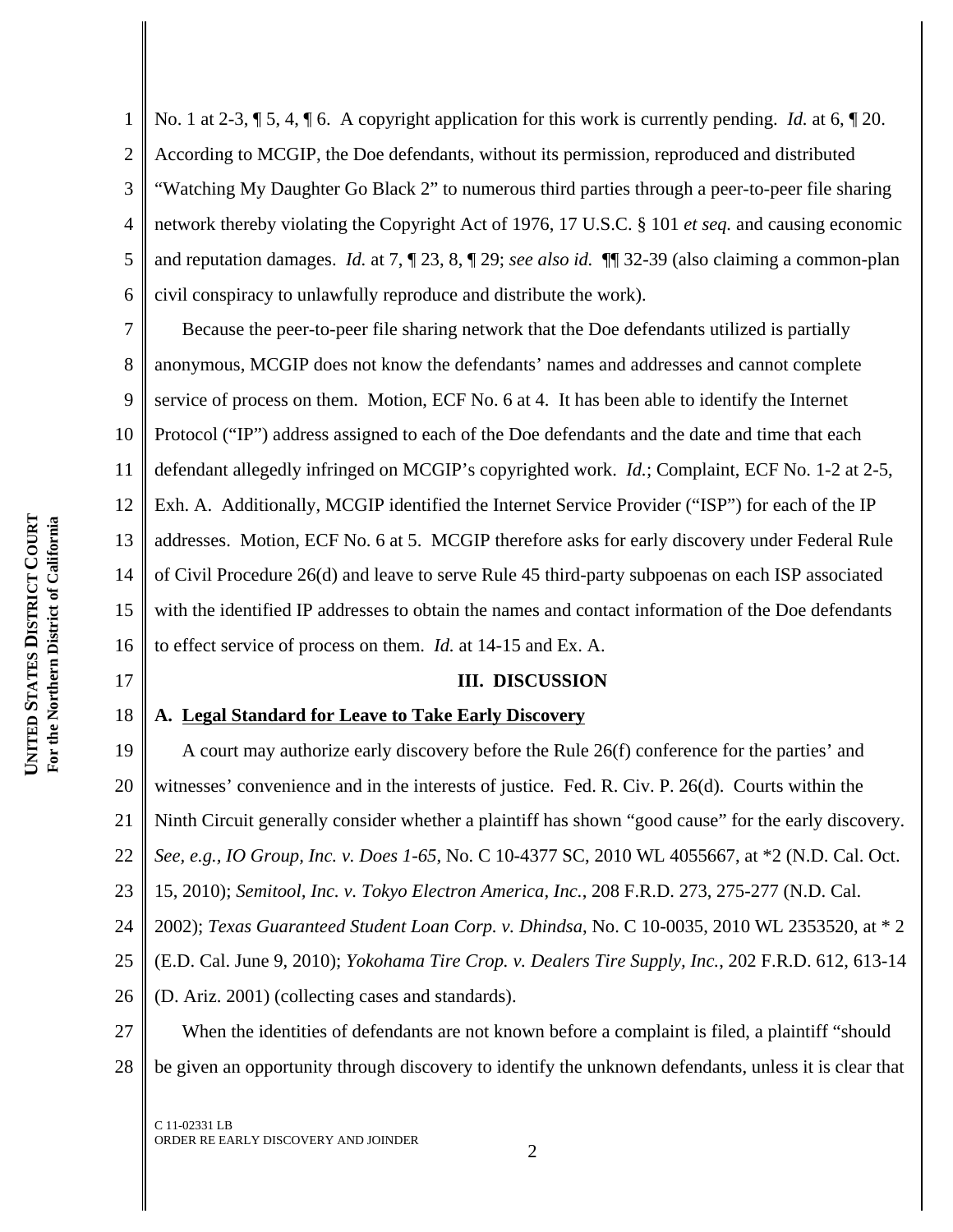1 2 3 4 5 6 7 8 9 discovery would not uncover the identities, or that the complaint would be dismissed on other grounds." *Gillespie v. Civiletti*, 629 F.2d 637, 642 (9<sup>th</sup> Cir. 1980). In evaluating whether a plaintiff establishes good cause to learn the identity of Doe defendants through early discovery, courts examine whether the plaintiff (1) identifies the Doe defendant with sufficient specificity that the court can determine that the defendant is a real person who can be sued in federal court, (2) recounts the steps taken to locate and identify the defendant, (3) demonstrates that the action can withstand a motion to dismiss, and (4) proves that the discovery is likely to lead to identifying information that will permit service of process. *Columbia Ins. Co. v. seescandy.com*, 185 F.R.D. 573, 578-80 (N.D. Cal. 1999).

## 10

25

26

27

28

# **1. Plaintiff Has Shown Good Cause**

11 12 Here, MCGIP has made a sufficient showing under each of the four factors listed above to establish good cause to permit it to engage in early discovery to identify the Doe defendants.

13 14 15 16 First, MCGIP has identified the Doe defendants with sufficient specificity by submitting a chart listing each of the defendants by the IP address assigned to them on the day it alleges the particular defendant engaged in the infringing conduct. *See* Exh. A, ECF No. 1-2 at 2-5; Hansmeier Decl., ECF No. 6-1 at 5-8, ¶¶ 12-20.

17 18 19 20 21 22 23 24 Second, MCGIP has adequately described the steps it took to locate and identify the Doe defendants. Specifically, it investigated and collected data on unauthorized distribution of copies of "Watching My Daughter Go Black 2" on BitTorrent-based peer-to-peer networks. Hansmeier Decl., ECF No. 6-1 at 5-8, ¶¶ 12-20. The data that MCGIP gathered, separated out by Doe defendant, is listed in Exhibit A to the complaint and includes each defendant's IP address, the ISP that assigned that IP address, and the date and time the defendant infringed on its copyrighted work. Exh. A, ECF No. 1-2 at 2-5. MCGIP has been unable to further identify the Doe defendants. Hansmeier Declaration, ECF No. 6-1 at 6, ¶ 15.

Third, MCGIP pled the essential elements to state a claim for copyright infringement.

3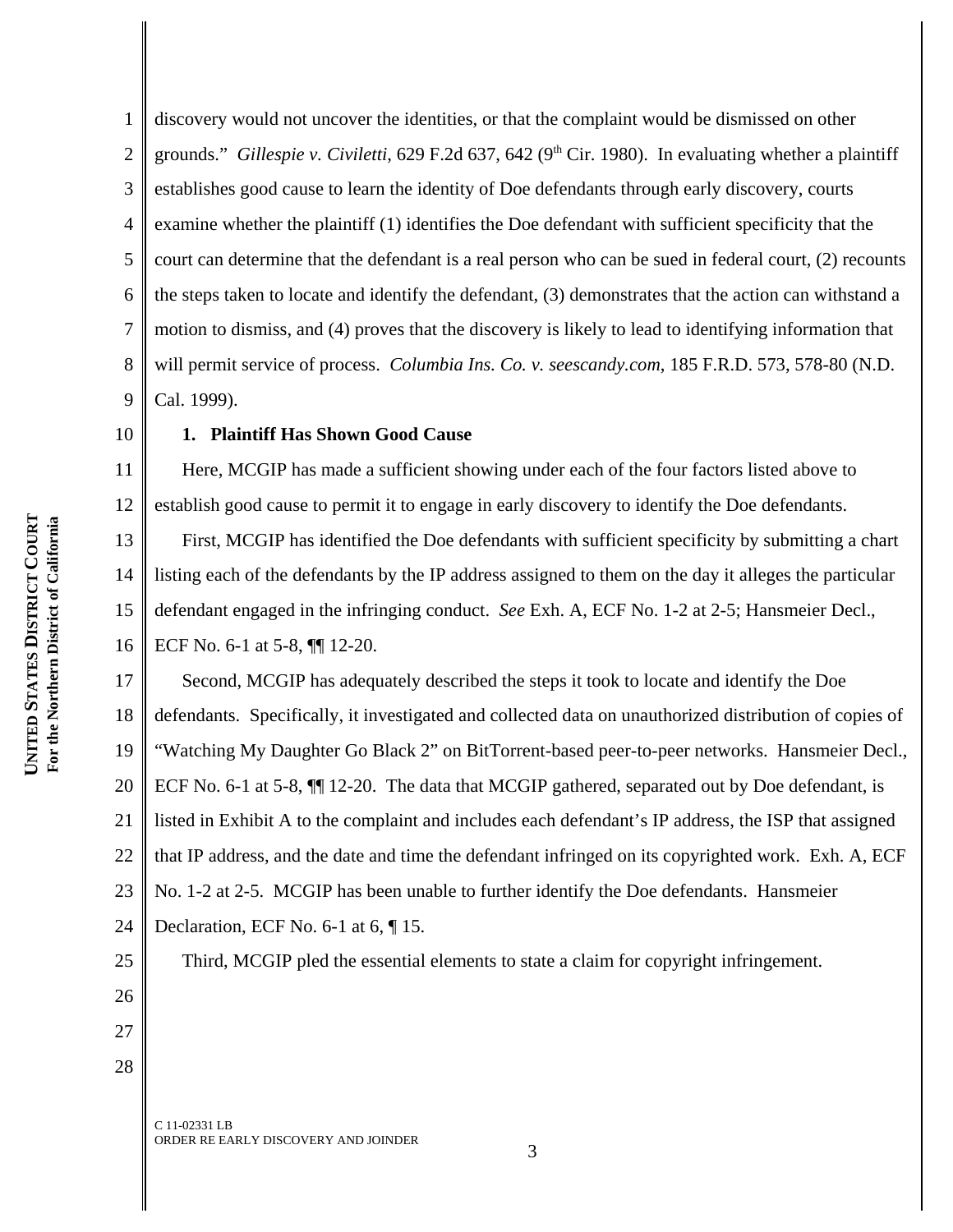2

3

1

Complaint, ECF No. 1 at 6-9,  $\P$  18-39.<sup>1</sup>

Fourth, MCGIP has demonstrated that the proposed subpoena seeks information likely to lead to identifying information that will allow it to effect service of process on the Doe defendants.

4 5 6 Specifically, the proposed subpoena requests that each ISP produce information sufficient to identify the Doe defendant who subscribed to its service, including the defendant's name, address, telephone number, email address, and media access control address. Motion, ECF No. 6 at 15.

7 8 9 Taken together, the court finds that the foregoing factors demonstrate good cause exists to grant MCGIP leave to conduct early discovery generally. *See Semitool*, 208 F.R.D. at 276. Furthermore, the court finds that early discovery furthers the interests of justice and poses little, if any,

10 inconvenience to the subpoena recipient. Permitting MCGIP to engage in this limited, early

11 discovery is therefore consistent with Rule 26(d).

### 12 **B. MCGIP Failed to Show that Permissive Joinder is Appropriate**

13 14 15 16 17 18 19 20 21 22 Under Rule 20(a), permissive joinder of defendants is appropriate where "any right to relief is asserted against them jointly, severally, or in the alternative with respect to or arising out of the same transaction, occurrence, or series of transactions or occurrences; and [ ] any question of law or fact common to all defendants will arise in the action." Fed. R. Civ. P. 20(a)(2). Where misjoinder occurs, the court may, on just terms, add or drop a party so long as "no substantial right will be prejudiced by the severance." *See Coughlin v. Rogers*, 130 F.3d 1348, 1351 (9<sup>th</sup> Cir. 1997); Fed. R. Civ. P. 21. Courts should construe Rule 20 liberally "in order to promote trial convenience and to expedite the final determination of disputes." *See League to Save Lake Tahoe v. Tahoe Reg'l Planning Agency*, 558 F.2d 914, 917 (9<sup>th</sup> Cir. 1977). Courts may consider various factors to determine whether joinder "comport[s] with the fundamental principles of fairness," including the

- 23
- 24

<sup>25</sup> 26 27 28 <sup>1</sup> MCGIP arguably did not plead the elements for a civil conspiracy claim. *See Millennium TGA, Inc. v. Doe*, No. C 11–2258 SC, 2011 WL 1812786, at \*2 (N.D. Cal. May 12, 2011) (dismissing an identical claim asserted by MCGIP's counsel in a different case). Also, other than allegations that the Doe defendants engaged in similar conduct, MCGIP has not pled sufficient facts to show that they agreed to commit a wrongful act (i.e. they were part of the same swarm). Nonetheless, because MCGIP sufficiently pled the essential elements of a copyright infringement claim, it satisfied the third requirement for early discovery.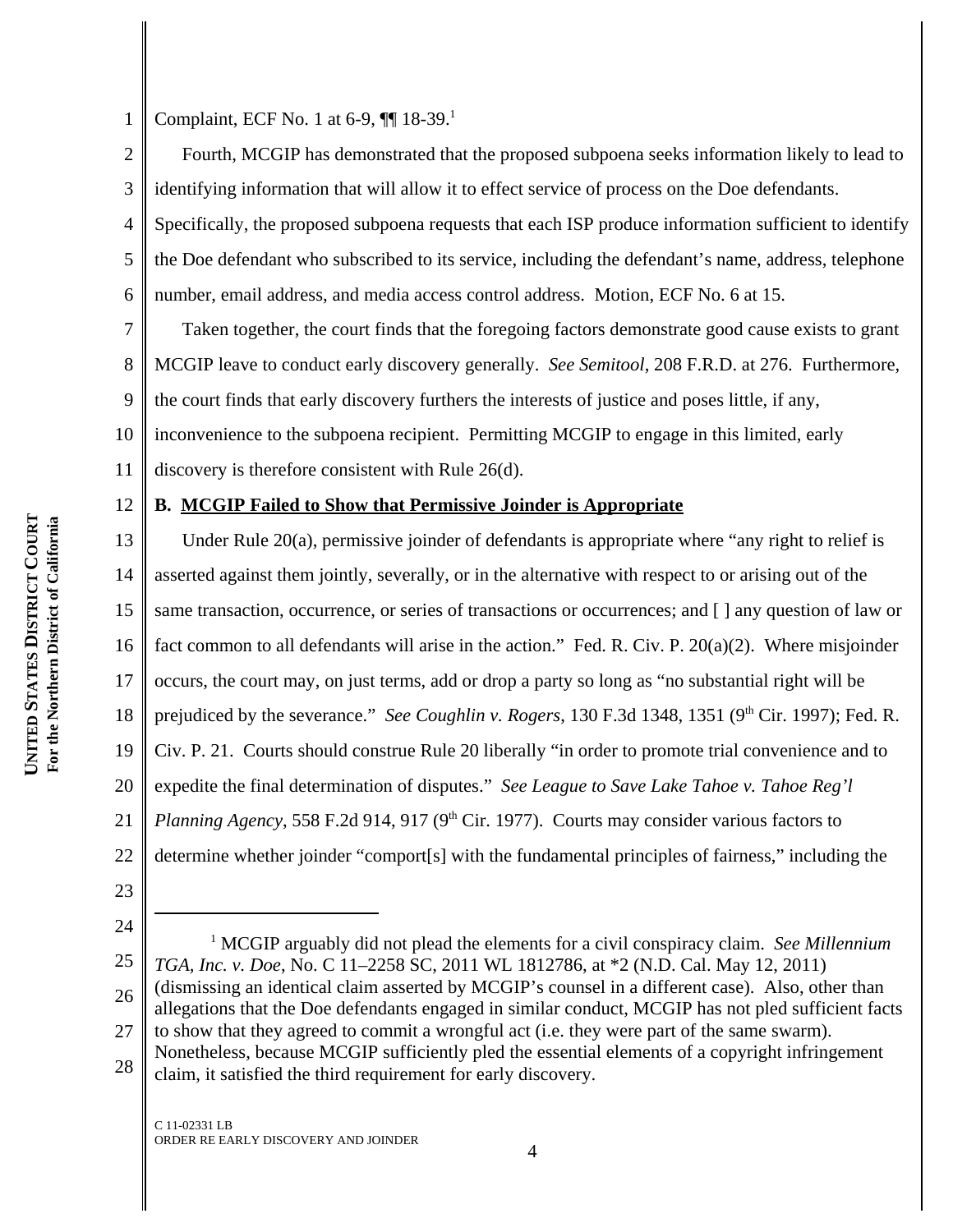1 2 possibility of prejudice to the parties and the motives of the party seeking joinder. *See Desert Empire Bank v. Ins. Co. of N. Am.*, 623 F.2d 1371, 1375 (9<sup>th</sup> Cir. 1980).

3 4 5 6 7 8 9 10 11 12 13 14 Other courts in this district and elsewhere have found misjoinder in similar copyright infringement cases. *See, e.g., Diabolic Video Prods. v. Does 1-2099*, No. C 10-5865 PSG, 2011 U.S. Dist. LEXIS 58351, at \*9 (N.D. Cal. May 31, 2011); *Pac. Century Int'l, Ltd. v. Does 1-101*, No. C 11-02533 DMR, 2011 U.S. Dist. LEXIS 73837, at \*7-\*14 (N.D. Cal. Jul. 8, 2011) (collecting cases); *IO Group, Inc. v. Does 1-435*, No. C 10-4382 SI, 2011 WL 445043, at \*3-\*6 (N.D. Cal. Feb. 3, 2011) (collecting cases). Those courts have found allegations that BitTorrent users downloaded the same copyrighted files insufficient to support joinder. *See, e.g., Pac. Century Int'l*, 2011 U.S. Dist. LEXIS 73837 at \*12-\*13. In contrast, other courts have found joinder appropriate at this stage in the litigation. *See, e.g., Call of the Wild Movie, LLC v. Does 1-1,062*, 770 F. Supp. 2d 332, 342- 43 (D.D.C. 2011); *Donkeyball Movie, LLC v. Does 1-171*, Civil Action No. 10–1520 (BAH), 2011 WL 1807452, at \*4-\*5 (D.D.C. May 12, 2011); *West Coast Prod., Inc. v. Does 1-5829*, Civil Action No. 11–57 (CKK), 2011 WL 2292239, at \*5-\*6 (D.D.C. Jun. 10, 2011).

15 16 17 18 19 20 21 22 23 24 25 26 27 28 The court concludes here that MCGIP fails to demonstrate that joinder is appropriate. It argues that the Doe defendants are properly joined "even if they were not engaged in a contemporaneous swarm because they have contributed to the chain of data distribution due to their prior involvement in like swarms." Complaint, ECF No. 1 at 3, ¶ 5, *see also* Hansmeier Declaration, ECF No. 6-1 at 4- 5, ¶ 9 (acknowledging that different uploaded versions of the protected work spawn discrete swarms that cluster around the original seed file). Moreover, the "nature of the BitTorrent distribution protocol necessitates a concerted action by many people in order to disseminate files." *Id.* But, these arguments fail. *See, e.g., Pac. Century Int'l*, 2011 U.S. Dist. LEXIS 73837 at \*12-\*13. MCGIP relies on the fact that the Doe defendants engaged in the same behavior concerning the same protected work to justify joinder. Complaint, ECF No. 1 at 3, ¶ 9. Without more, permissive joinder is inappropriate, particularly given that 149 Doe defendants are potentially from "states across the United States," and downloaded the protected work at various dates and times ranging from March 28 to May 6, 2011. Complaint, ECF No. 1-2 at 2-5, Ex. A; *See Diabolic Video Prods.*, 2011 U.S. Dist. LEXIS 58351 at \*11 n.16 (collecting cases); Hansmeier Declaration, ECF No. 6-1 at 5,  $\P$  10;

C 11-02331 LB ORDER RE EARLY DISCOVERY AND JOINDER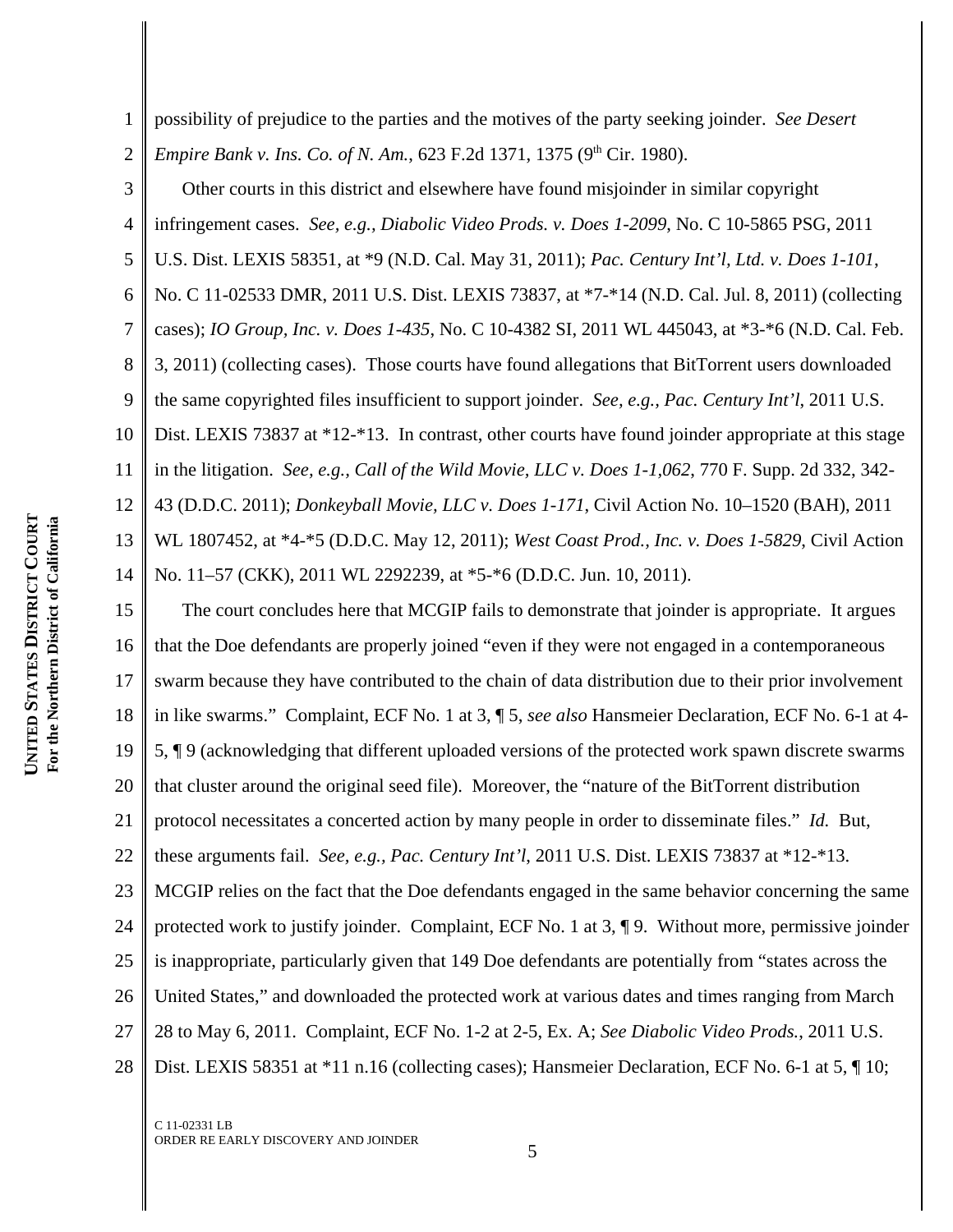Complaint, ECF No. 1-2 at 2-5, Ex. A.

2 3 4 5 6 7 8 9 10 11 12 13 Joinder also fails to promote trial convenience and expedition of the ultimate determination of the substantive issues in this case. Though the 149 Doe defendants may have engaged in similar behavior, they are likely to present different defenses. *See BMG Music v. Does 1-203*, No. Civ.A. 04-650, 2004 WL 953888, at 1 (E.D. Pa. Apr. 2, 2004). As one court noted, "Comcast subscriber John Doe 1 could be an innocent parent whose internet access was abused by her minor child, while John Doe 2 might share a computer with a roommate who infringed Plaintiffs' works. John Does 3 through 203 could be thieves, just as Plaintiffs believe." *Id.* Additionally, because the Doe defendants are from "states across the United States," this court may not have personal jurisdiction over some, if not all, of the Doe defendants.<sup>2</sup> Hansmeier Declaration, ECF No. 6-1 at 5, ¶ 10. In short, joining 149 Doe defendants who will likely assert a multiplicity of defenses and who may not even be subject to personal jurisdiction in this court will not promote trial convenience and expedition of the ultimate determination of the substantive issues in this case.

14 15

1

## **IV. CONCLUSION**

For the reasons stated above, the court **SEVERS** Does 2-149 from this action and **DISMISSES**

16 **WITHOUT PREJUDICE** MCGIP's claims against them. Should MCGIP refile separate

17 complaints against any of these defendants within 20 days of this order, those suits will be deemed a

18 continuation of the original action for purposes of the statute of limitations.

19 20 The court **GRANTS** MCGIP's *Ex Parte* Motion for Expedited Discovery with respect to Doe 1 as follows.

21

22

1. **IT IS HEREBY ORDERED** that Plaintiff may immediately serve a Rule 45 subpoena on

23

24 25 26 27 28 <sup>2</sup> Using geolocation technology that is publicly-available, MCGIP apparently could identify the physical locations of the IP addresses down to the city or the adjacent city in which the IP address is located. *See Nu Image, Inc. v. Does 1-23,322*, Civil Action No. 11–cv–00301 (RLW), 2011 WL 3240562, at \*4 (D.D.C. July 29, 2011) (permitting early discovery on Doe defendants who had IP addresses located in a 30-mile radius around Washington, D.C.). While MCGIP provided the court with the ISPs corresponding to the target IP addresses, it does not indicate the physical locations of the IP addresses, other than stating that Mr. Hansmeier "observed swarms that were hundreds of users large that contained peers from states across the United States as well as many countries around the world." Hansmeier Declaration, ECF No. 6-1 at 5, ¶ 10.